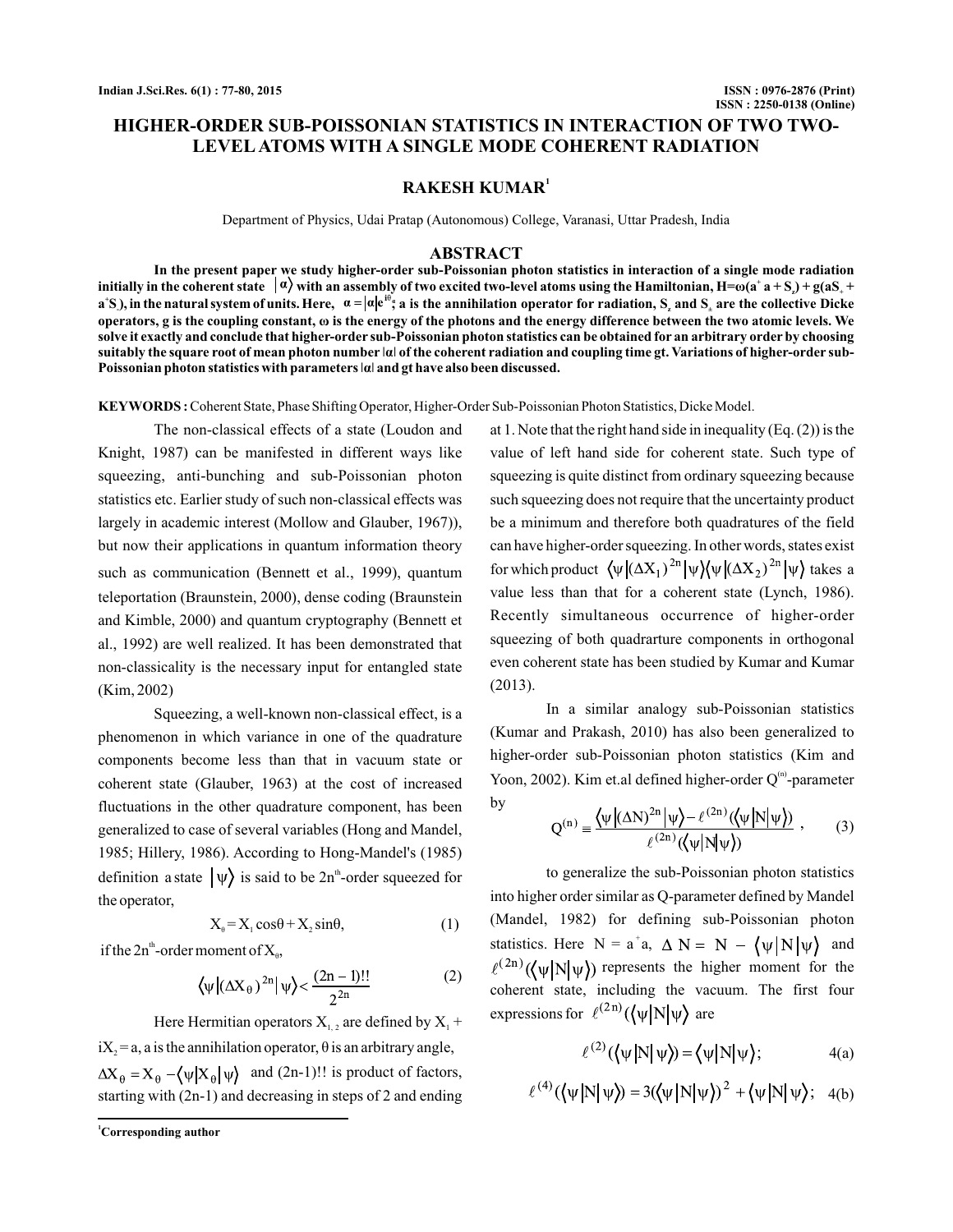$$
A_{\mathfrak{g}} = e^{-|\mathfrak{g}|^2} \sum_{n=0}^{\infty} \frac{|\mathfrak{g}|^{2n}}{n!} [4(k+1)|\mathfrak{g}|^{2(k+1)} (C(n+k+2))^2 ].
$$

and

$$
A_9 = e^{-|a|^2} \sum_{n=0}^{\infty} \frac{|a|^{2n}}{n!} \left[ |a|^{2(k+2)} (C(n+k+3))^2 \right],
$$

Therefore from Eq. (3) we finally get first-order Qparameter (Mandel Q-parameter),

$$
Q^{(1)} = \frac{\langle \psi | (\Delta N)^2 | \psi \rangle - (\langle \psi | N | \psi \rangle)}{(\langle \psi | N | \psi \rangle)}
$$
(9)

and second-order Q- parameter,

$$
Q^{(2)} = \frac{\langle \psi | (\Delta N)^{4} | \psi \rangle - (3 \langle \psi | N^{2} | \psi \rangle + \langle \psi | N | \psi \rangle)}{(3 \langle \psi | N^{2} | \psi \rangle + \langle \psi | N | \psi \rangle)} \quad (10)
$$

78 **Indian J.Sci.Res. 6 (1) : 77-80, 2015**

**KUMAR : HIGHER-ORDER SUB-POISSONIAN STATISTICS IN INTERACTION OF TWO...**

$$
\ell^{(6)}(\langle \psi | N | \psi \rangle) = 15(\langle \psi | N | \psi \rangle)^3 + 25(\langle \psi | N | \psi \rangle)^2 + \langle \psi | N | \psi \rangle; \tag{4(c)}
$$

and 
$$
\ell^{(8)}(\langle \psi | N | \psi \rangle) = 105(\langle \psi | N | \psi \rangle)^4 + 490(\langle \psi | N | \psi \rangle)^3 + 119(\langle \psi | N | \psi \rangle)^2 + \langle \psi | N | \psi \rangle.
$$
 (4(d)

According to Kim's definition [15], the photon statistics is called n<sup>th</sup>-order sub-Poissonian if  $-1 \le Q^{(n)} < 0$ .

In this paper we study higher-order sub-Poissonian photon statistics in interaction of a single mode radiation initially in the coherent state  $\ket{\alpha}$  with an assembly of two two-level atoms.

# **Higher Order Sub-Poissonian Photon Statistics in Interaction of Two Excited Two-Level Atoms With a SingleMode Radiation**

Consider a system of two two-level atoms interacting with a single resonant mode of radiation with zero detuning. If the atoms are located in a region small in comparison with the wavelength of the field, but not so small so as to make them interact directly with each other, the Hamiltonian (Dicke, 1954) of the system in the dipole and rotating wave approximation is given in the natural system of units  $(h = 1)$  by

$$
H = H_0 + H_1; H_0 = H_F + H_A
$$
 (5)

Here,  $H_F = \omega_F N$ ,  $H_A = \omega_A S_z$ ,  $H_I = g (a S_+ + a^+ S_*)$ ,

 $N = a<sup>†</sup>a$  and subscripts F, A, and I refer to field, atoms and interaction, N, a and  $a^+$  are number, annihilation and creation operators respectively, g is coupling constant and are the Dicke's collective atom operators (Dicke, 1954). Since  $[H_0,$  $H_1$ ] = 0, the time evolution operator U= $e^{-iHt}$  can be written as  $U=U_0 U_1$ , where  $U_0 = e^{-iH_0 t}$  and  $U_1 = e^{-iH_1 t}$ . The exact time evolution operator in interaction picture in the form (Prakash and Kumar, 2007),

$$
U_{I} = e^{-iH_{I}t} =
$$
\n
$$
\begin{pmatrix}\n1 + (N+1)C(N+1) & -i S(N+1)a & C(N+1) a^{2} \\
-i a^{+} S(N+1) & cos(gt\sqrt{4N+2}) & -i S(N) a \\
a^{+2} C(N+1) & -i a^{+} S(N) & 1 + N C(N-1)\n\end{pmatrix}
$$

Here

C(N) = {cos(gt
$$
\sqrt{4N+2}
$$
) - 1}/(2N + 1);  
S(N) = {sin(gt $\sqrt{4N+2}$ )}/ $\sqrt{2N+1}$ .

If both atoms are excited and radiation is in the coherent state 
$$
|\alpha\rangle
$$
 initially, the initial state is  $|\alpha\rangle|1, 1\rangle$  and the final state is then obtained using Eq. (6) in the form,

$$
|\psi\rangle = [1 + (N + 1) C(N + 1)] |\alpha\rangle |1, 1\rangle - ia^{+}
$$
  
 
$$
S(N + 1) |\alpha\rangle |1, 0\rangle + a^{+2} C(N + 1) |\alpha\rangle |1, -1\rangle
$$
 (7)

Straight forward calculations lead to

$$
\langle \psi | a^{+k} a^k | \psi \rangle =
$$
  
A<sub>1</sub> + A<sub>2</sub> + A<sub>3</sub> + A<sub>4</sub> + A<sub>5</sub> + A<sub>6</sub> + A<sub>7</sub> + A<sub>8</sub> + A<sub>9</sub> (8)

Here,

$$
A_1 = e^{-|a|^2} \sum_{n=0}^{\infty} \frac{|\alpha|^{2n}}{n!} [|\alpha|^{2k} (1 + (n+k+1) C(n+k+1))^2],
$$
  
\n
$$
A_2 = e^{-|a|^2} \sum_{n=0}^{\infty} \frac{|\alpha|^{2n}}{n!} [k^2 |\alpha|^{2(k+1)} (S(n+k))^2],
$$
  
\n
$$
A_3 = e^{-|a|^2} \sum_{n=0}^{\infty} \frac{|\alpha|^{2n}}{n!} [(2k+1)|\alpha|^{2k} (S(n+k+1))^2],
$$
  
\n
$$
A_4 = e^{-|a|^2} \sum_{n=0}^{\infty} \frac{|\alpha|^{2n}}{n!} [|a|^{2(k+1)} (S(n+k+2))^2],
$$
  
\n
$$
A_5 = e^{-|a|^2} \sum_{n=0}^{\infty} \frac{|\alpha|^{2n}}{n!} [k(k-1)|\alpha|^{2(k-2)} (C(n+k-1))^2],
$$
  
\n
$$
A_6 = e^{-|a|^2} \sum_{n=0}^{\infty} \frac{|\alpha|^{2n}}{n!} [4k^3 |\alpha|^{2(k-1)} (C(n+k))^2],
$$
  
\n
$$
A_7 = e^{-|\alpha|^2} \sum_{n=0}^{\infty} \frac{|\alpha|^{2n}}{n!} [(k^2 + (k+1)^2 + (2k+1)^2)]\alpha|^{2k} (C(n+k+1))^2],
$$
  
\n
$$
A_8 = e^{-|\alpha|^2} \sum_{n=0}^{\infty} \frac{|\alpha|^{2n}}{n!} [(k^2 + (k+1)^2 - (2k+1)^2)]\alpha|^{2k+1} (C(n+k+2))^2].
$$

(6)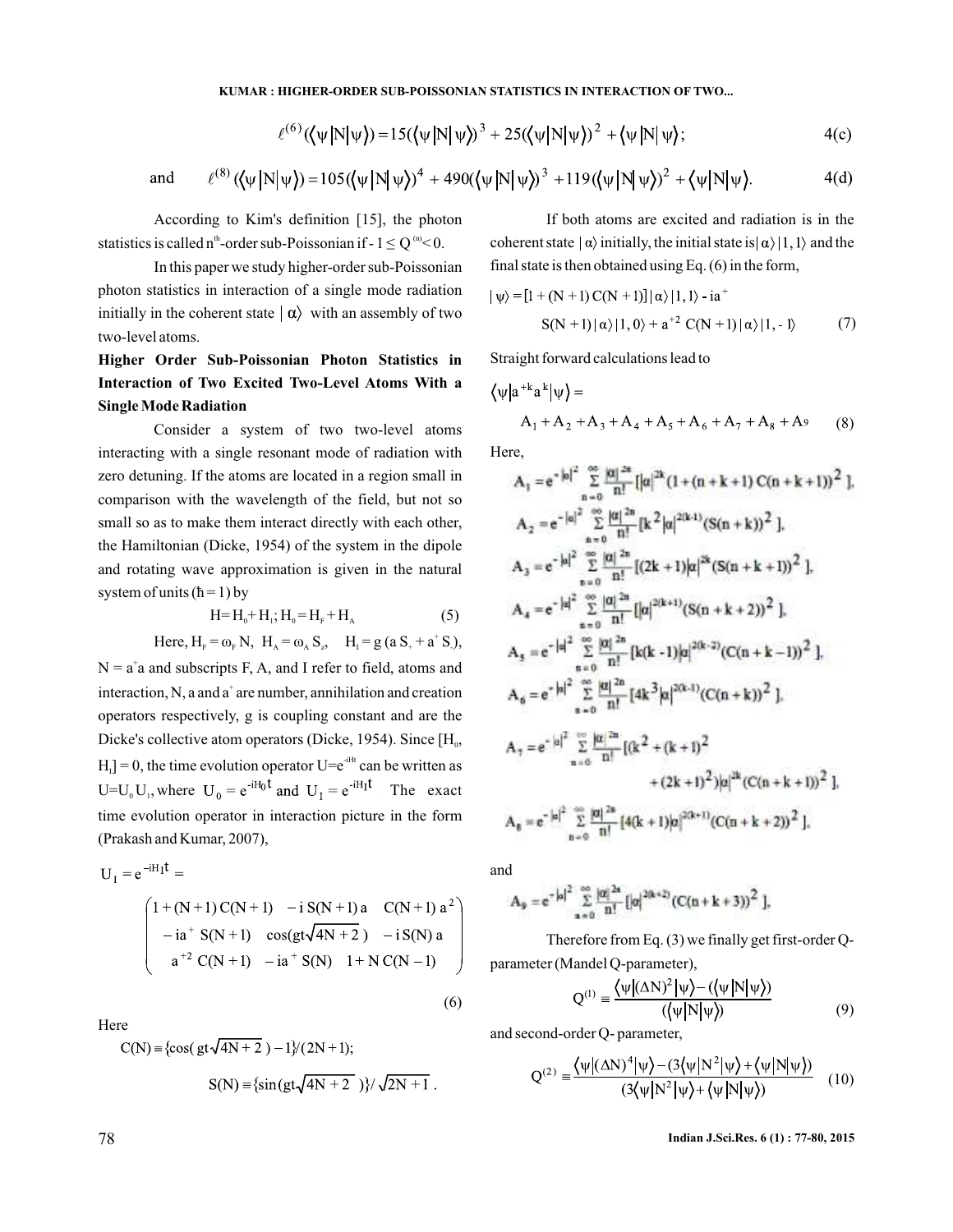**KUMAR : HIGHER-ORDER SUB-POISSONIAN STATISTICS IN INTERACTION OF TWO...**

$$
\langle a^+a \rangle = N; \quad \langle N^2 \rangle = \langle a^+a \rangle + \langle a^{+2}a^{2} \rangle; \quad \langle N^3 \rangle = \langle a^+a \rangle + 3\langle a^{+2}a^{2} \rangle + \langle a^{+3}a^{3} \rangle \tag{11}
$$

$$
\left\langle N^4 \right\rangle = \left\langle a^+ a \right\rangle + 7 \left\langle a^{+2} a^2 \right\rangle + 6 \left\langle a^{+3} a^3 \right\rangle + \left\langle a^{+4} a^4 \right\rangle \tag{12}
$$

Using Eqs. (8)-(12), we can easily calculate the value of  $Q^{(1)}$  and  $Q^{(2)}$ .

## **RESULTS**

We use  $C^{++}$  programming to find minimum  $Q^{(1)}$ and  $Q^{(2)}$  for studying maximum first-order and second-order sub-poissonian photon statistics. The Figures Figure 1, Figure 2, show that the variation of parameters  $Q^{(1)}$  and  $Q^{(2)}$ with coupling time gt for a fixed value of square root of **hareaurer** mean photon number  $\alpha$ . We conclude that second order sub poissonian statistics i.e. the value of  $Q^{(2)}$  is larger than the value of  $Q^{(1)}$  (i.e Mandel Q-parameter) for the case when both atoms are excited. The second order sub poissoinian occurs at very small average photon number and small coupling time.

#### **ACKNOWLEDGEMENTS**

We would like to thanks Prof. H. Prakash, Prof. R. Prakash and Dr. P. Kumar for stimulating discussions.







Figure 2 : Variation of  $Q^{(2)}$  (0.5 to -0.5 on Y axis) **with gt (0 to 1 on X axis) for**  $|a| = 0.00001$ 

#### **REFERENCES**

- Bennett C. H. et al, 1999. Entanglement-Assisted Classical Capacity of Noisy Quantum Channels, Phys. Rev. Lett., **83**: 3081.
- Bennett C. H. et al., 1992. Quantum cryptography without Bell's theorem, Phys. Rev. Lett., 68: 557.
- Braunstein et al., 2000. Universal Teleportation with a Twist, Phys. Rev. Lett., **84**: 3486.
- Braunstein S. L. and Kimble H. J., 2000. Dense coding for continuous variables, Phys. Rev.  $A61:042302$ .
- Dicke R. H., 1954. Coherence in Spontaneous Radiation Processes, Phys. Rev., 93:99.
- Glauber R. J., 1963. The Quantum Theory of Optical Coherence, Phys. Rev., 131:2766.
- H. Prakash and R. Kumar, 2007. Atomic Squeezing in assembly of Two Two-Level Atoms Interacting with a Single Mode Coherent Radiation, Eur. Phys., J D **42** : 475.